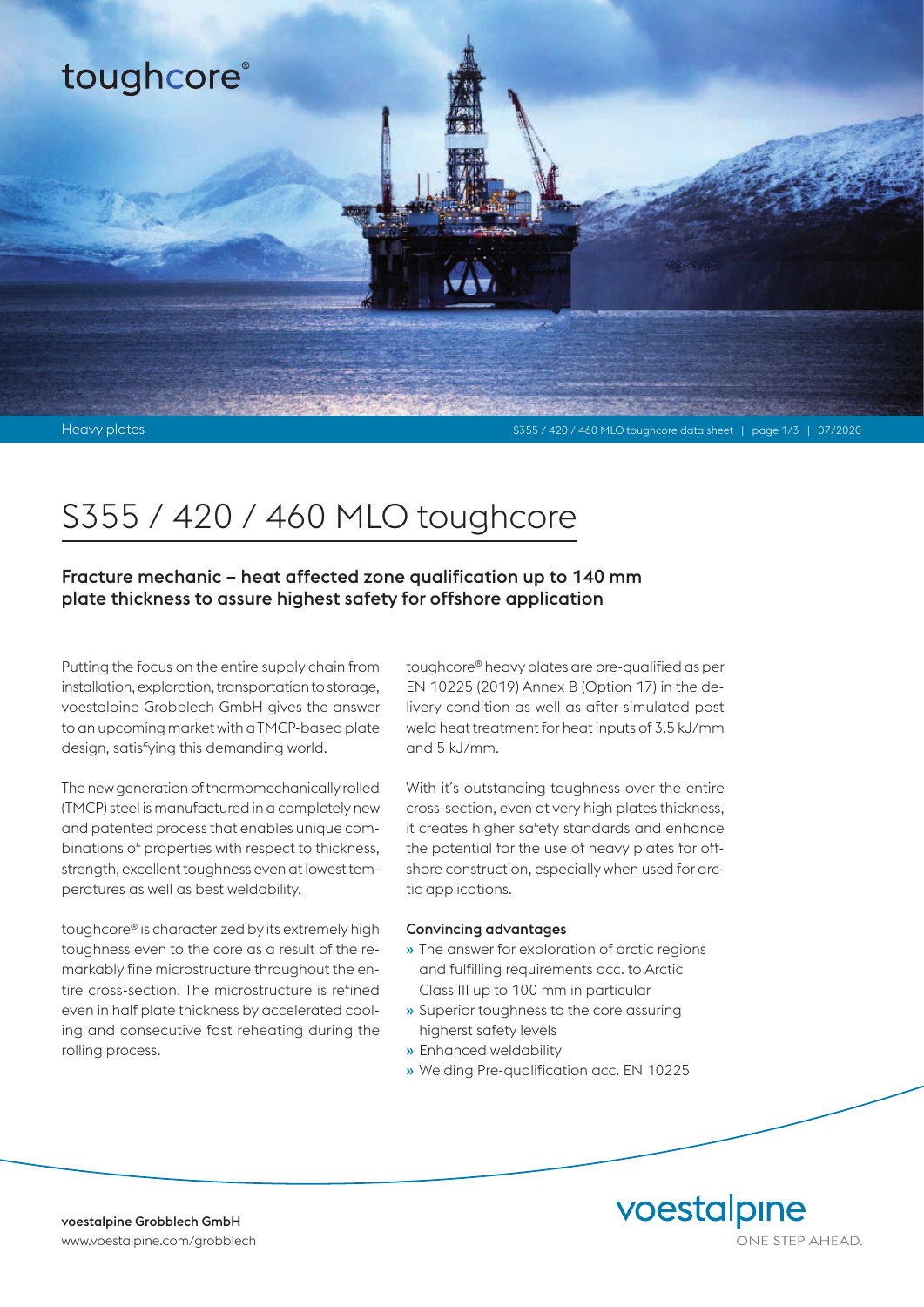## Chemical composition

Heat analysis in mass %

|                    |      | Si   | Mn   |      |       |      | Mo               | в      |      | Ni   | Cu   | N <sub>b</sub> | N     |
|--------------------|------|------|------|------|-------|------|------------------|--------|------|------|------|----------------|-------|
| Steel grade        | max. | max. | max. | max. | max.  | max. | max.             | max.   | max. | max. | max. | max.           | max.  |
| S355 MLO toughcore | 0.07 | 0.35 | 1.60 | 0.01 | 0.002 | 0.25 | 0.2 <sup>1</sup> | 0.0005 | 0.02 | 0.5  | 0.25 | 0.03           | 0.008 |
| S420 MLO toughcore | 0.08 | 0.35 | 1.60 | 0.01 | 0.002 | 0.25 | 0.3              | 0.0005 | 0.02 |      | 0.25 | 0.04           | 0.008 |
| S460 MLO toughcore | 0.08 | 0.35 | 1.70 | 0.01 | 0.002 | 0.25 | 0.3              | 0.0005 | 0.02 |      | 0.25 | 0.04           | 0.008 |

 $1$ <sup>1)</sup> max. 0.08% up to incl. 75 mm

#### Carbon equivalent

|                    | <b>Plate thickness</b> | Mass $[%]$  |          |
|--------------------|------------------------|-------------|----------|
| Steel grade        | [mm]                   | CEV max.    | Pcm max. |
| S355 MLO toughcore | $40 - 140$             | $0.40^{21}$ | 0.2      |
| S420 MLO toughcore | $40 - 140$             | 0.42        | 0.2      |
| S460 MLO toughcore | $40 - 140$             | 0.43        | 0.2      |

2) max. 0.39% up to incl. 75 mm

## Mechanical properties: Notch impact energy

Notch impact energy in as-delivered condition

| <b>Plate thickness</b> |           |          | Notch impact energy $3$ A <sub>v</sub> min / A min.<br>$[J]$ $(\frac{1}{2}t)$<br><b>Test temperature</b>          |                  |  |
|------------------------|-----------|----------|-------------------------------------------------------------------------------------------------------------------|------------------|--|
| [mm]                   | $-80 °C$  | $-65 °C$ | $-60 °C$                                                                                                          | -45 $^{\circ}$ C |  |
| $40 \le 100$           | 150 / 105 | 150/105  | 100/60                                                                                                            | 100/60           |  |
| $> 100 \le 140$        |           | 150/105  |                                                                                                                   | 100/60           |  |
| $40 \le 100$           | 150/105   | 150/105  | 100/60                                                                                                            | 100/60           |  |
| $> 100 \le 140$        | $\sim$    | 150/105  |                                                                                                                   | 100/60           |  |
| $40 \le 100$           | 150/105   | 150/105  | 100/60                                                                                                            | 100/60           |  |
| $> 100 \le 140$        | ٠         | 150/105  | $\overline{\phantom{a}}$                                                                                          | 100/60           |  |
|                        |           |          | Notch impact energy <sup>3</sup> A <sub>v</sub> min / A min.<br>$[J]$ $(\frac{1}{4}t)$<br><b>Test temperature</b> |                  |  |

3) Notched impact bending test in accordance with EN ISO 148-1 on Charpy-V transversal samples Normative requirements acc. to EN 10225 at -40 °C min. 60/42J in 1/2t